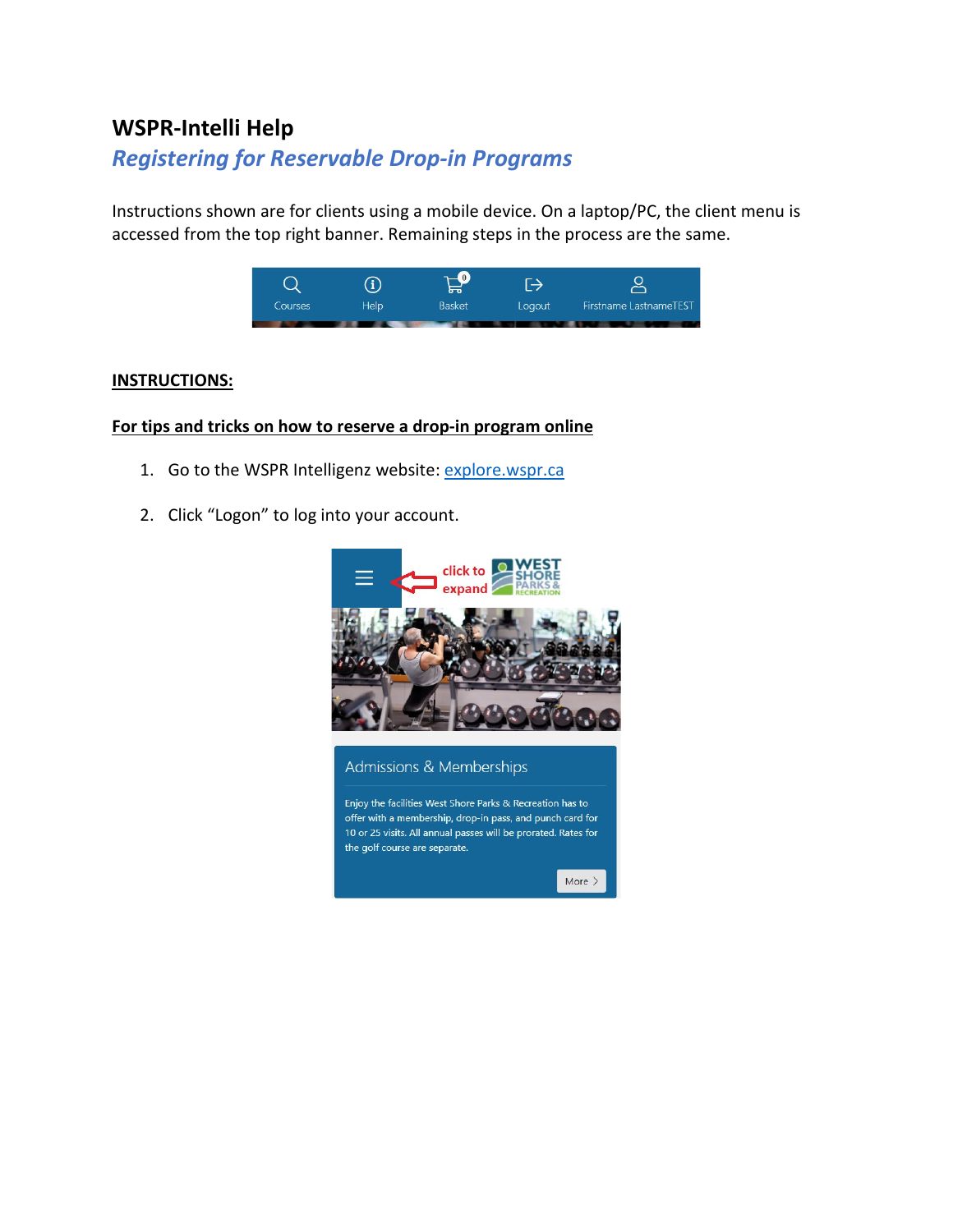

3. Click on the activity icon for the program you would like to book



4. Click on the program you would like to reserve

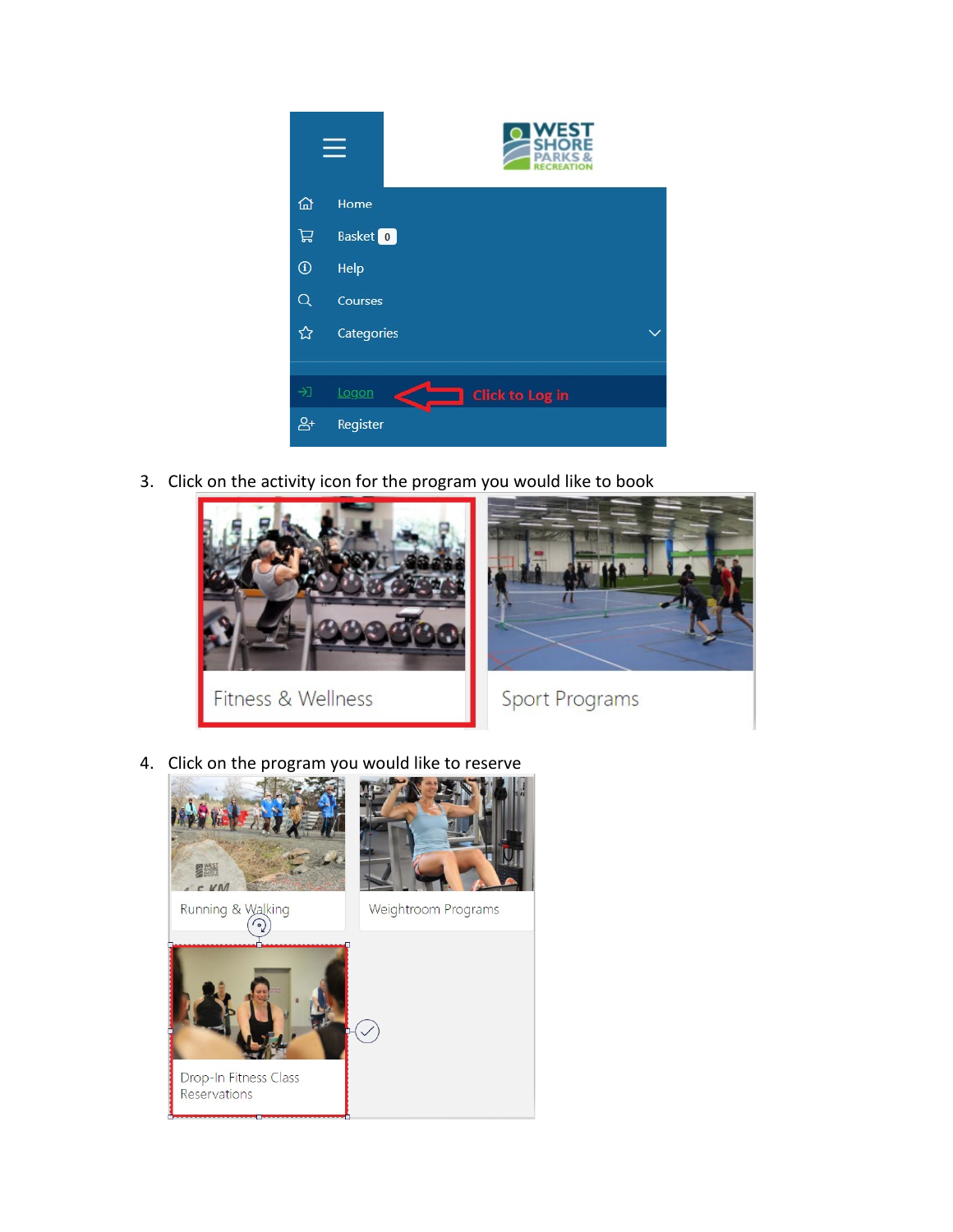5. Click 'Book' on the class or session time and date you would like reserve within the calendar

|                      | 的 Thu, 27-Jan-22                                           |                                                                |                 |
|----------------------|------------------------------------------------------------|----------------------------------------------------------------|-----------------|
| <b>Previous Week</b> |                                                            |                                                                |                 |
| <b>Time</b>          | <b>Thursday</b>                                            | <b>Friday</b>                                                  | <b>Saturday</b> |
| 06:15<br><b>AM</b>   |                                                            | Indoor Cycling<br>Spaces: 8<br>$^\circledR$<br><b>Book Now</b> |                 |
| 09:15<br>AM.         | Indoor Cycling<br>Spaces: 12<br><b>Book Now</b><br>$\circ$ |                                                                |                 |

6. From here, you can also choose to book other family members. **On a mobile device you may need to scroll up to see the participant drop-down menu.**

| 的 Thu, 27-Jan-22                          |                         |                                                        |                       |                                                      |            |               |                     |
|-------------------------------------------|-------------------------|--------------------------------------------------------|-----------------------|------------------------------------------------------|------------|---------------|---------------------|
| Participant:                              |                         |                                                        |                       |                                                      |            |               |                     |
| Sally Smith (Smith Family)                |                         | Click here to choose a different family member to book |                       |                                                      |            |               | $\checkmark$        |
| <b>« Previous Week</b>                    | Today                   | Tomorrow<br>Sun                                        | Mon                   | Tue<br>Wed                                           | <b>Thu</b> |               | Next Week »         |
| <b>Time</b>                               | <b>Class</b>            | <b>Instructors</b>                                     | <b>Location</b>       | <b>Venue</b>                                         |            | <b>Spaces</b> | <b>Availability</b> |
| 9:15 AM - 10:00 AM<br>$(45 \text{ mins})$ | $\nabla$ Indoor Cycling | West Shore Parks & Rec. Staff                          | <b>Fitness Studio</b> | $\nabla$ $\theta$ Juan de Fuca Rec Centre            |            | 11            | <b>Book Now</b>     |
| 5:00 PM - 5:45 PM<br>$(45 \text{ mins})$  | <b>Y</b> Indoor Cycling | West Shore Parks & Rec. Staff                          | <b>Fitness Studio</b> | $\nabla \parallel \emptyset$ Juan de Fuca Rec Centre |            | 12            | <b>Book Now</b>     |

7. Confirm the date and time of the session you have selected and click 'Book Now'

| <b>Time</b>                               | Class                   | <b>Instructors</b>            | Location              | <b>Venue</b>                       | <b>Spaces</b> | <b>Availability</b> |
|-------------------------------------------|-------------------------|-------------------------------|-----------------------|------------------------------------|---------------|---------------------|
| 9:15 AM - 10:00 AM<br>$(45 \text{ mins})$ | <b>了</b> Indoor Cycling | West Shore Parks & Rec, Staff | <b>Fitness Studio</b> | <b>7</b> ◎ Juan de Fuca Rec Centre |               | <b>Book Now</b>     |

8. The session/class will be added to your basket. From the basket you can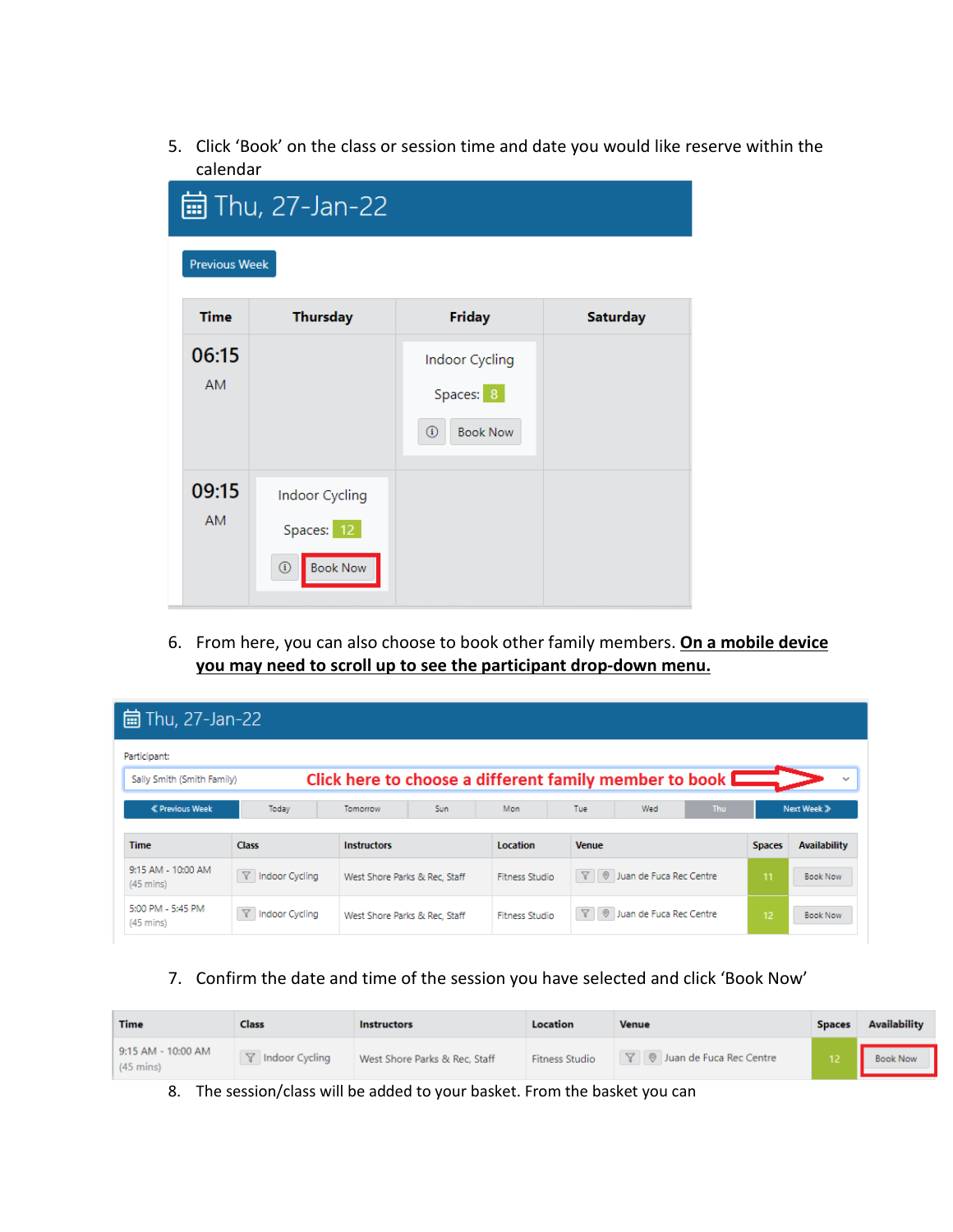- Review purchases including the class/session family member registered, and total price
- Click "continue shopping" to keep booking into additional classes/sessions
- Click "cancel basket" to cancel your purchase
- Click "checkout" when you are ready to make payment
- 9. If paying a single admission (non-pass holder) enter in your credit card information and click "process transaction".

| Mandatory fields marked by *                                                                                                                                                                                                         |
|--------------------------------------------------------------------------------------------------------------------------------------------------------------------------------------------------------------------------------------|
| <b>Payment Details</b>                                                                                                                                                                                                               |
| Transaction Amount: \$0.06 (CAD)                                                                                                                                                                                                     |
| Order ID: fc48a115-b957-ec11-a665-005056bf6b79                                                                                                                                                                                       |
| Please complete the following details exactly as they appear on your card.<br>Do not put spaces or hyphens in the card number.                                                                                                       |
| Cardholder Name*:<br>Sally Smith                                                                                                                                                                                                     |
| Card Number*:<br>42424242424242                                                                                                                                                                                                      |
| Expiry Date (MMYY)*:<br>0723                                                                                                                                                                                                         |
| Click 'Process Transaction' to charge your card. Only click the button once.<br>'Back','Refresh' or 'Cancel' button after you press the 'Process Transaction'<br>transaction from being processed and may result in a double charge. |
| <b>Click to Process</b>                                                                                                                                                                                                              |
| <b>Process Transaction</b><br>Cancel                                                                                                                                                                                                 |

10. When your purchase is finalized, you will see the following screen: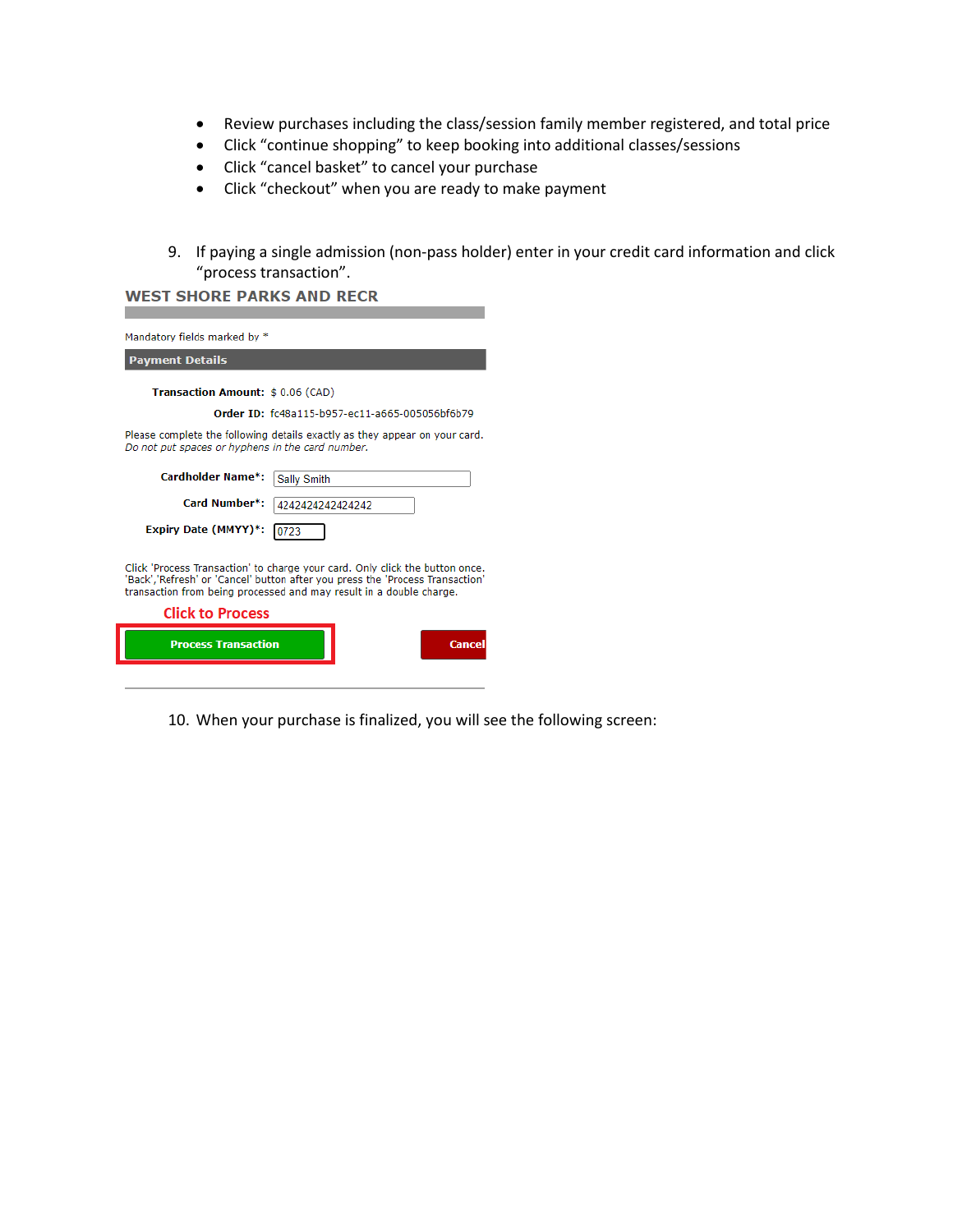

11. If you want to view the session you have reserved, expand the menu beside your name and click on "My Appointments"

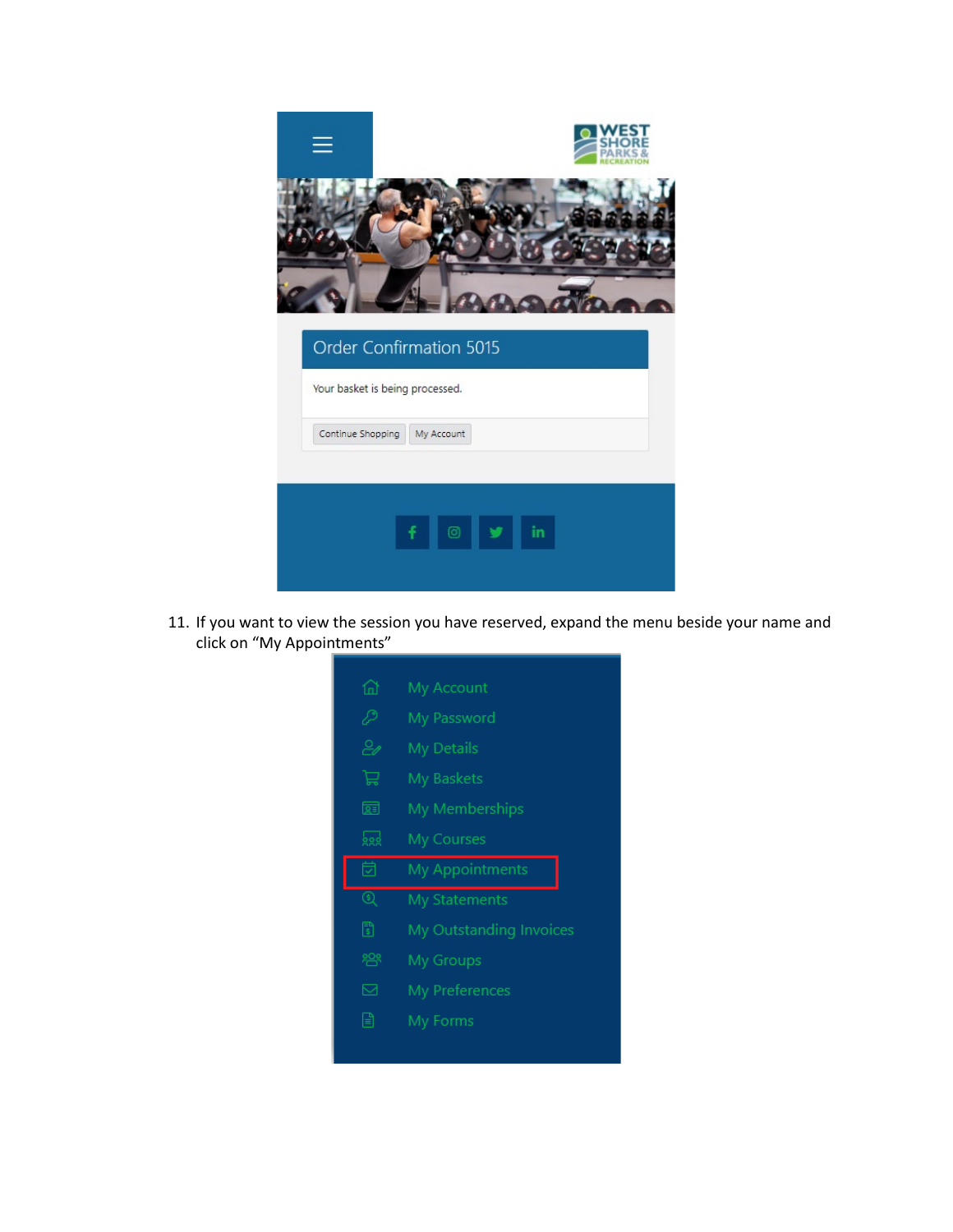12. You can view your upcoming bookings, book again or reschedule. Cancellations can be made up to 1 hour prior to the session start time.

|                   |                                      |                      | Period Thu, 20-Jan-22 - Sat, 19-Feb-22                 |             |               |                 |                      |                   |   |
|-------------------|--------------------------------------|----------------------|--------------------------------------------------------|-------------|---------------|-----------------|----------------------|-------------------|---|
| Date              | <b>Time</b>                          | <b>Booking</b><br>ID | <b>Bookings</b>                                        | Participant | <b>Staff</b>  | <b>Location</b> | <b>Book</b><br>Again | Reschedule Cancel |   |
| Sat<br>22<br>Jan. | 12:00<br>$PM -$<br>1:45<br><b>DM</b> | 13682                | Weight Room Reserved Drop-in<br>Class (1 x Membership) |             | Not specified | Weight<br>Room  | 卣                    | 茵                 | 笝 |

13. If you want to view a copy of the transaction, expand the menu beside your name and click on "My Statements".



14. Find the receipt for the transaction you just completed, and click the information icon.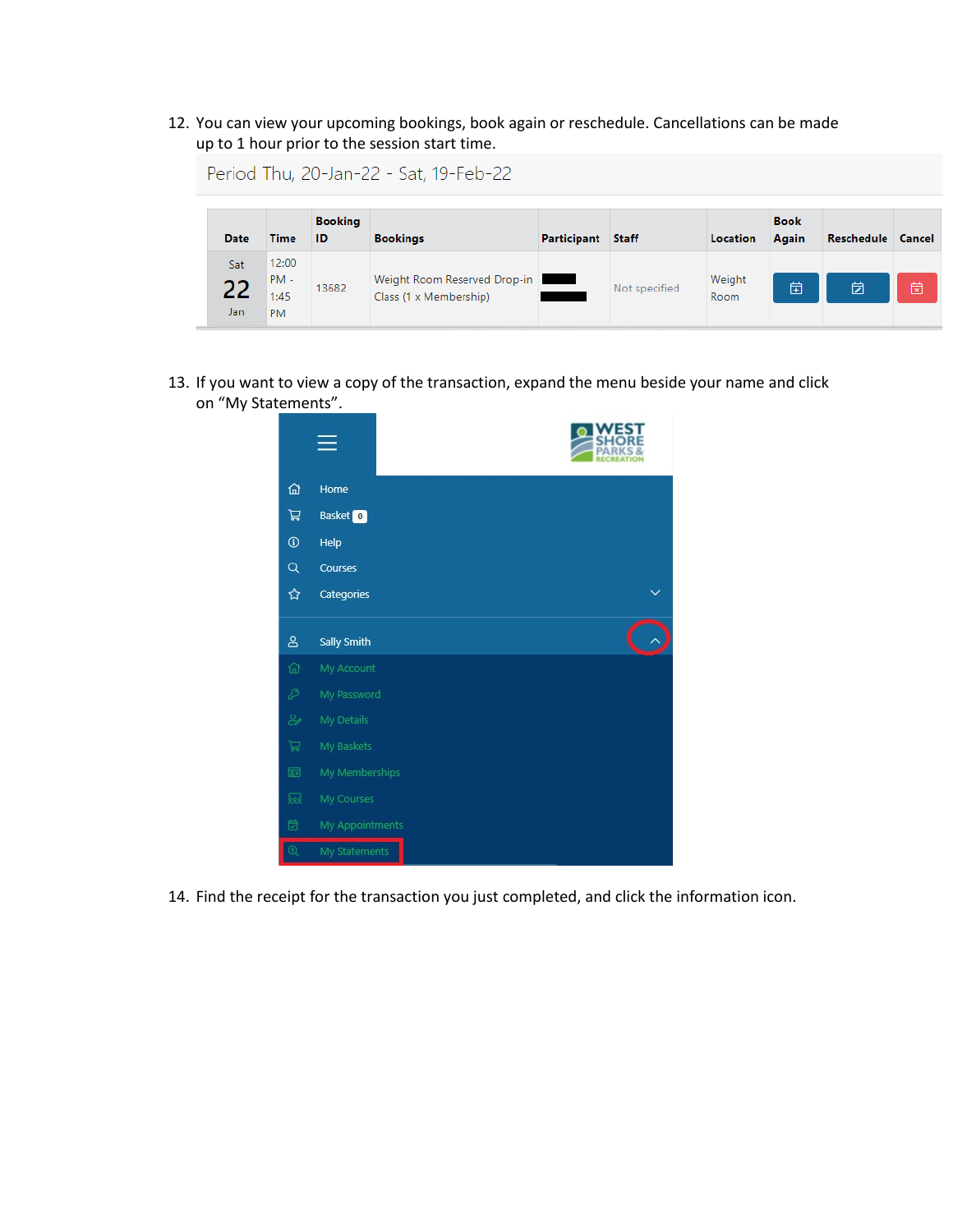## Period Mon, 08-Nov-21 - Wed, 08-Dec-21

#### Opening Balance: \$0.00

| <b>Details</b>                                                     |        | <b>Debit Credit</b> | <b>Money</b><br>Owing | <b>Options</b>                         |
|--------------------------------------------------------------------|--------|---------------------|-----------------------|----------------------------------------|
| Date: Tue, 07-Dec-21<br><b>Type: Receipt</b>                       |        | \$0.06              | $\odot$               | click to<br>review a                   |
| ID: 7085<br>Payment Method: Visa<br>(8885)                         |        |                     |                       | detailed<br>copy of the<br>transaction |
| Date: Tue, 07-Dec-21<br>Type: Invoice                              | \$0.06 |                     | ⊕                     |                                        |
| ID: 7085                                                           |        |                     | ⊠                     |                                        |
| Date: Tue, 07-Dec-21<br><b>Type: Invoice</b>                       |        |                     | $\circ$               |                                        |
| ID: 7084                                                           |        |                     | ⊠                     |                                        |
| Date: Tue, 07-Dec-21                                               |        | \$0.03              | $^\circledR$          |                                        |
| <b>Type: Receipt</b><br>ID: 7076<br>Payment Method: Visa<br>(8882) |        |                     |                       |                                        |
| Date: Tue. 07-Dec-21                                               | \$0.03 |                     | $\circ$               |                                        |
| Type: Invoice<br>ID: 7076                                          |        |                     | ⊠                     |                                        |
| Date: Thu, 02-Dec-21<br><b>Type: Invoice</b>                       |        |                     | $\circ$               |                                        |

15. You will see a detailed summary of the transaction, or click "email invoice" to email yourself another copy.